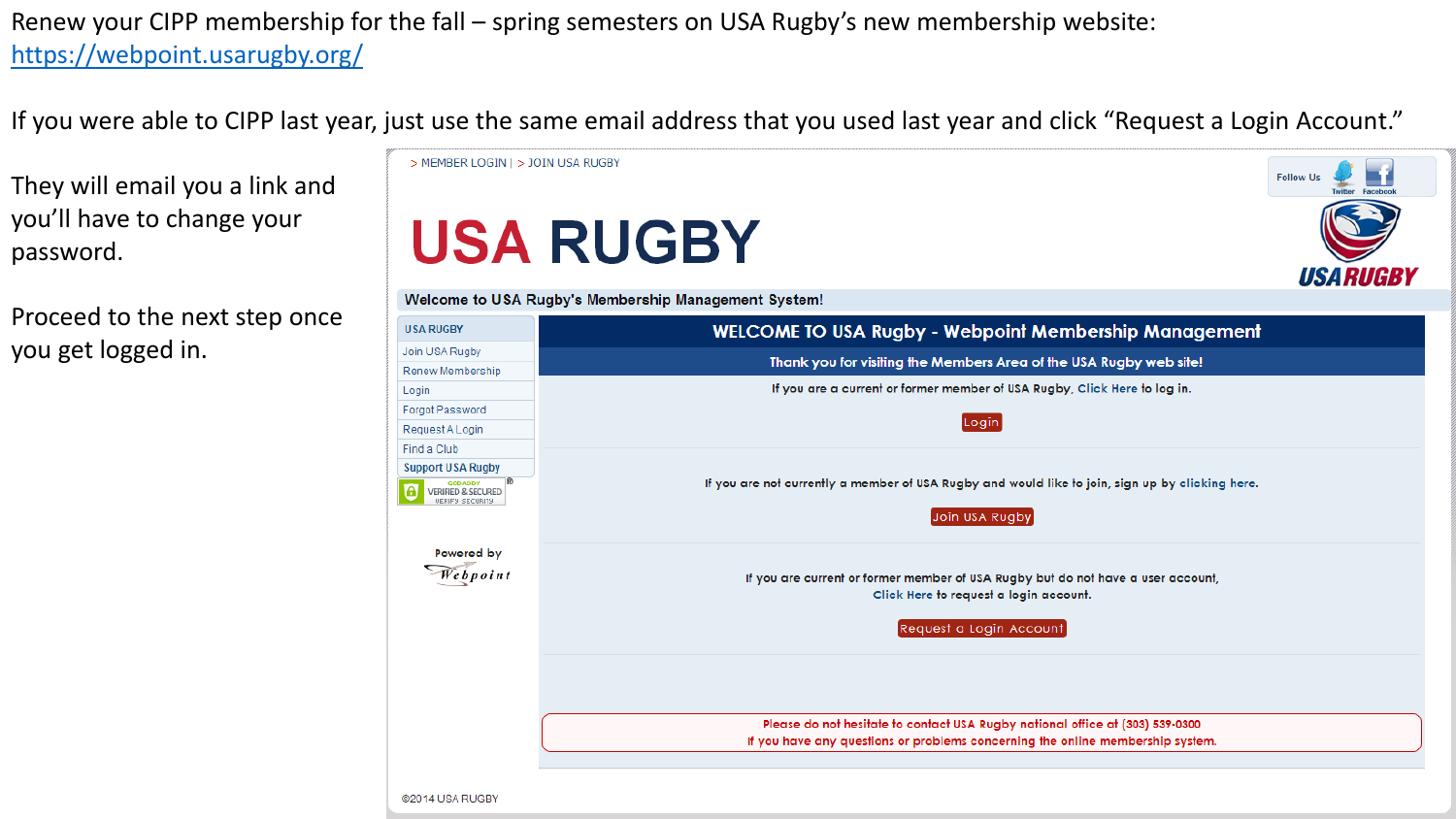At the top of the page, click "Renew Your Membership" and you'll have a chance to update your contact information.

A https://webpoint.usaruqby.org/wp15/Contacts/EditContact.wp?ContactID=2045973

> LOGOUT | > RENEW YOUR MEMBERSHIP! | > ACCOUNT SETTINGS

### **USA RUGBY**

#### Welcome Benjaman to the Members' Only area of USA Rugby!



ET.

**USARUGBY** 

**Follow Us** 

usarugby.org/wp15/Contacts/EditContact.wp?ContactID=2045973

Powered by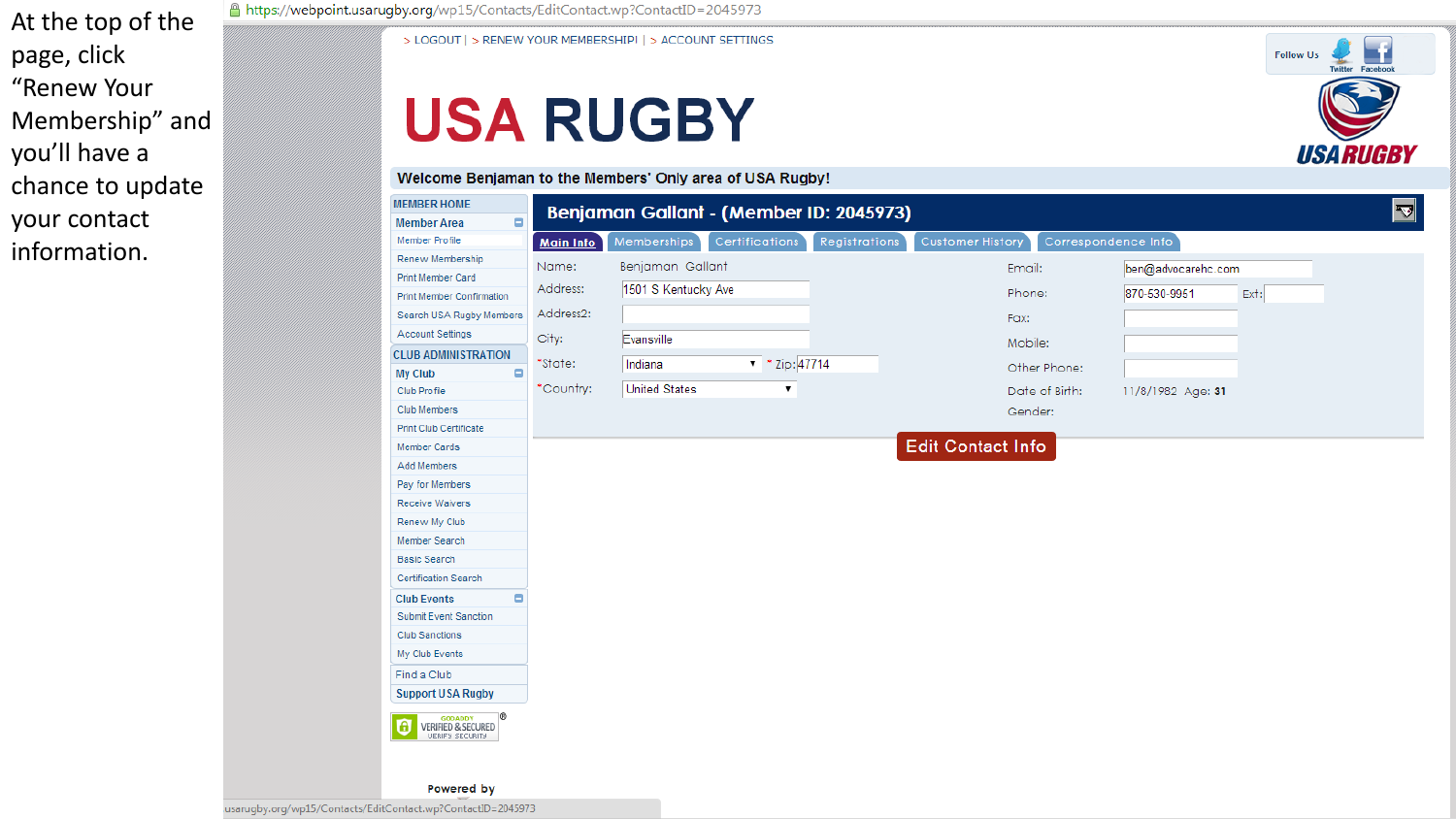Update your member profile on the first step. Once you click "Submit" you'll proceed to step 2.

#### https://webpoint.usarugby.org/wp/Memberships/Join.wp

> LOGOUT | > RENEW YOUR MEMBERSHIP! | > ACCOUNT SETTINGS

### **USA RUGBY**

Welcome Benjaman to the Members' Only area of USA Rugby!



**Follow Us** 

n.

Twitter Eaceboo

**USARUGBY**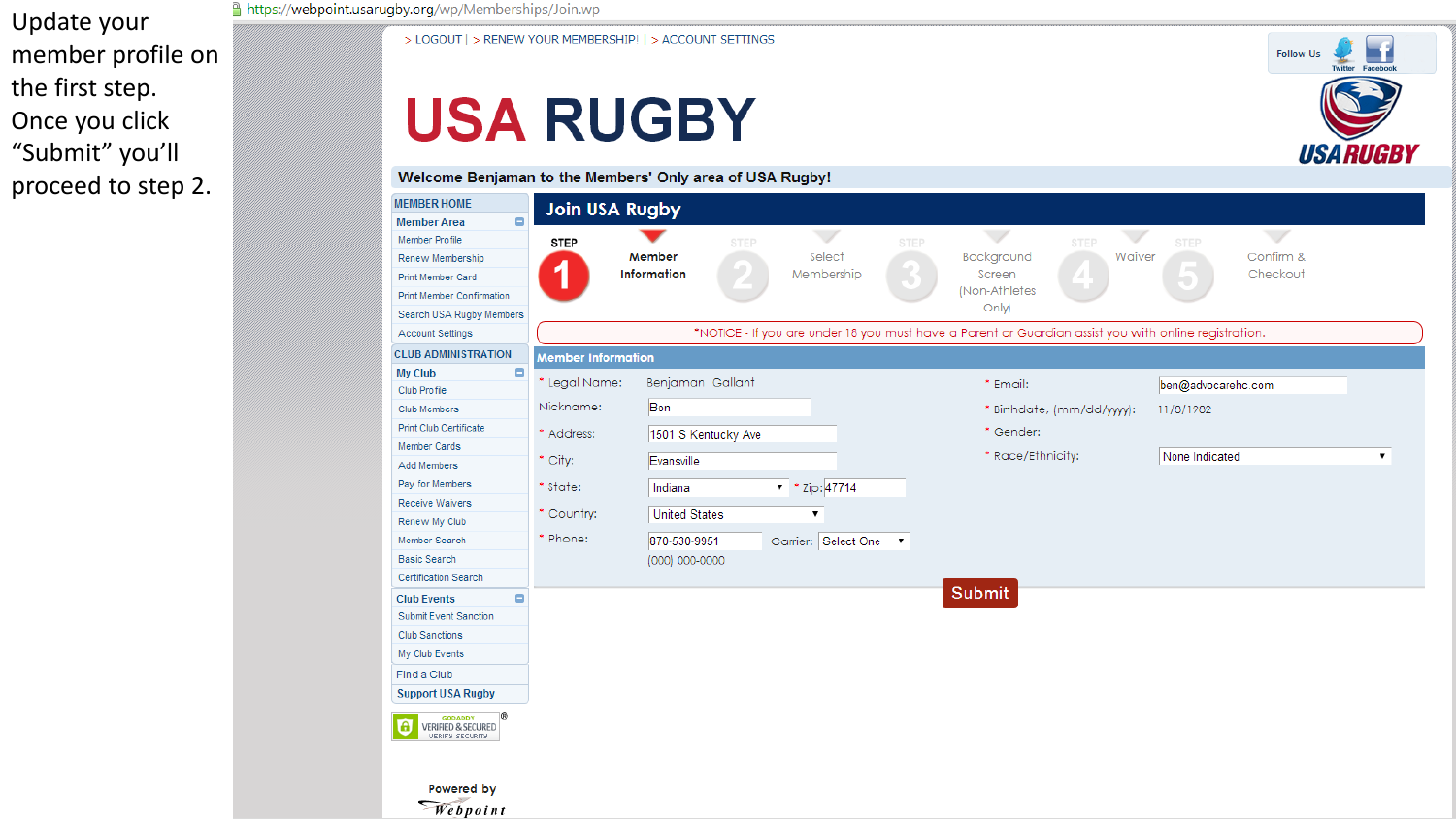Step 2 asks you to select your membership level.

Everyone besides the coaches and admin will select from the dropdown list in the first section called "Player Member" on this screen.

Select "Indiana" from the state drop down and then "University of Southern Indiana" from the second one. Scroll to the bottom and Submit.

### A https://webpoint.usarugby.org/wp/Memberships/Join.wp

> LOGOUT | > RENEW YOUR MEMBERSHIP! | > ACCOUNT SETTINGS

# **USA RUGBY**

Welcome Benjaman to the Members' Only area of USA Rugby!



**Follow Us** 

**USARUGBY**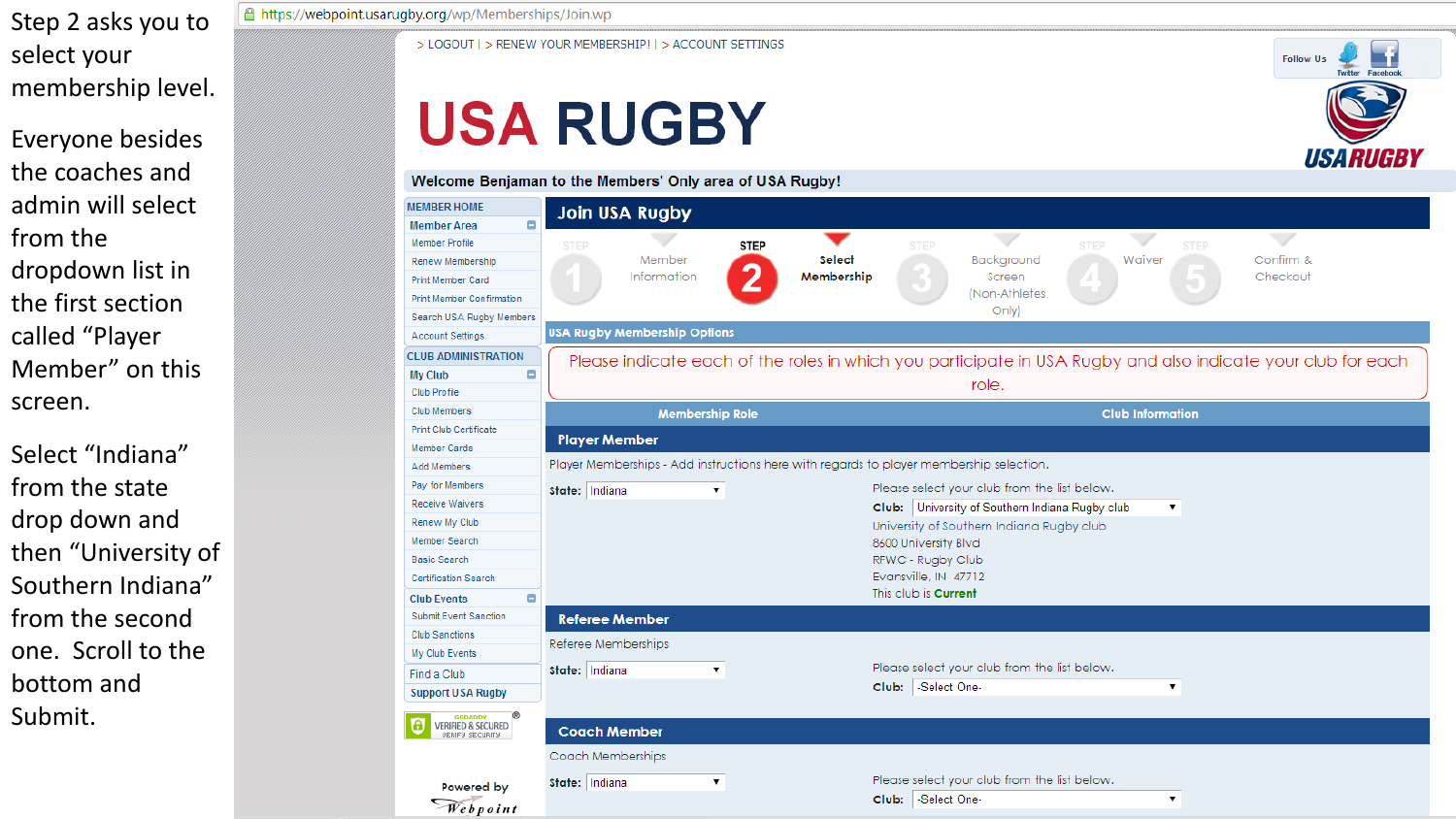Step 4 is a waiver and shows the price. Scroll to the bottom, accept both sections and then continue to go to the checkout stage.

https://webpoint.usarugby.org/wp/Memberships/Join.wp

> LOGOUT | > RENEW YOUR MEMBERSHIP! | > ACCOUNT SETTINGS

## **USA RUGBY**



| <b>MEMBER HOME</b>                                                        | <b>Join USA Rugby</b>                                                                                                                                                                                                                                                                                                                                                                                                                                                                                                                 |  |  |  |  |  |  |  |  |
|---------------------------------------------------------------------------|---------------------------------------------------------------------------------------------------------------------------------------------------------------------------------------------------------------------------------------------------------------------------------------------------------------------------------------------------------------------------------------------------------------------------------------------------------------------------------------------------------------------------------------|--|--|--|--|--|--|--|--|
| <b>Member Area</b>                                                        |                                                                                                                                                                                                                                                                                                                                                                                                                                                                                                                                       |  |  |  |  |  |  |  |  |
| Member Profile                                                            | $\overline{\phantom{a}}$<br>$\overline{\phantom{a}}$<br>$\overline{\phantom{a}}$<br><b>STEP</b><br><b>STEP</b><br><b>STEP</b><br><b>STEP</b><br><b>STEP</b>                                                                                                                                                                                                                                                                                                                                                                           |  |  |  |  |  |  |  |  |
| Renew Membership                                                          | Confirm &<br>Member<br>Select<br>Background<br>Waiver                                                                                                                                                                                                                                                                                                                                                                                                                                                                                 |  |  |  |  |  |  |  |  |
| Print Member Card                                                         | Information<br>Membership<br>Checkout<br>Screen<br>z                                                                                                                                                                                                                                                                                                                                                                                                                                                                                  |  |  |  |  |  |  |  |  |
| <b>Print Member Confirmation</b>                                          | (Non-Athletes                                                                                                                                                                                                                                                                                                                                                                                                                                                                                                                         |  |  |  |  |  |  |  |  |
| Search USA Rugby Members                                                  | Only)                                                                                                                                                                                                                                                                                                                                                                                                                                                                                                                                 |  |  |  |  |  |  |  |  |
| <b>Account Settings</b>                                                   | <b>Membership Information</b>                                                                                                                                                                                                                                                                                                                                                                                                                                                                                                         |  |  |  |  |  |  |  |  |
| <b>CLUB ADMINISTRATION</b>                                                | Membership Type:<br>College Player                                                                                                                                                                                                                                                                                                                                                                                                                                                                                                    |  |  |  |  |  |  |  |  |
| My Club                                                                   | 9/1/2014 - 8/31/2015<br><b>Membership Dates:</b>                                                                                                                                                                                                                                                                                                                                                                                                                                                                                      |  |  |  |  |  |  |  |  |
| Club Profile                                                              | <b>Membership Price:</b><br>\$40,00                                                                                                                                                                                                                                                                                                                                                                                                                                                                                                   |  |  |  |  |  |  |  |  |
| Club Members                                                              | <b>Additional Items:</b>                                                                                                                                                                                                                                                                                                                                                                                                                                                                                                              |  |  |  |  |  |  |  |  |
| Print Club Certificate                                                    | 1 - NSCRO Independent DIII Collegiate (Admin, Exec, Vol Fee):<br>\$0.00                                                                                                                                                                                                                                                                                                                                                                                                                                                               |  |  |  |  |  |  |  |  |
| <b>Member Cards</b>                                                       | 1 - Executive Administrator - (University of Southern Indiana Rugby club):<br>\$0.00                                                                                                                                                                                                                                                                                                                                                                                                                                                  |  |  |  |  |  |  |  |  |
| Add Members                                                               | 1 - NSCRO Independent DIII Collegiate (College Player Fee):<br>\$0.00                                                                                                                                                                                                                                                                                                                                                                                                                                                                 |  |  |  |  |  |  |  |  |
| Pay for Members                                                           |                                                                                                                                                                                                                                                                                                                                                                                                                                                                                                                                       |  |  |  |  |  |  |  |  |
| <b>Receive Waivers</b>                                                    | Total:<br>\$40.00                                                                                                                                                                                                                                                                                                                                                                                                                                                                                                                     |  |  |  |  |  |  |  |  |
| Renew My Club                                                             | <b>USA RUGBY RELEASE OF LIABILITY</b>                                                                                                                                                                                                                                                                                                                                                                                                                                                                                                 |  |  |  |  |  |  |  |  |
| Member Search                                                             | I ACKNOWLEDGE THAT BY SIGNING THIS DOCUMENT, I AM AGREEING TO RELEASE THE RELEASED PARTIES FROM LIABILITY. I HAVE THEREFORE BEEN ADVISED                                                                                                                                                                                                                                                                                                                                                                                              |  |  |  |  |  |  |  |  |
| <b>Basic Search</b>                                                       | TO READ THIS DOCUMENT CAREFULLY BEFORE SIGNING IT.                                                                                                                                                                                                                                                                                                                                                                                                                                                                                    |  |  |  |  |  |  |  |  |
| <b>Certification Search</b>                                               | This Participation Agreement and Waiver and Release of Liability is entered into by the undersigned "Participant" in favor of USA Rugby, its member unions,                                                                                                                                                                                                                                                                                                                                                                           |  |  |  |  |  |  |  |  |
| <b>Club Events</b><br>۸                                                   | clubs, organizations, affiliates, partners, sponsors, vendors, directors, officers, employees, volunteers, members, agents, contractors, contracted entities and                                                                                                                                                                                                                                                                                                                                                                      |  |  |  |  |  |  |  |  |
| Submit Event Sanction                                                     | facilities and the owners and lessors thereof, (hereinafter referred to as "USA Rugby" or collectively as the "Released Parties").                                                                                                                                                                                                                                                                                                                                                                                                    |  |  |  |  |  |  |  |  |
| <b>Club Sanctions</b>                                                     |                                                                                                                                                                                                                                                                                                                                                                                                                                                                                                                                       |  |  |  |  |  |  |  |  |
| My Club Events                                                            | I understand that participation in USA Rugby activities is a privilege but not a right. In consideration for the privilege of participation in USA Rugby activities, I                                                                                                                                                                                                                                                                                                                                                                |  |  |  |  |  |  |  |  |
| Find a Club                                                               | and my Parent/Guardian, if applicable, acknowledge and agree as follows:                                                                                                                                                                                                                                                                                                                                                                                                                                                              |  |  |  |  |  |  |  |  |
| <b>Support USA Rugby</b>                                                  |                                                                                                                                                                                                                                                                                                                                                                                                                                                                                                                                       |  |  |  |  |  |  |  |  |
| <b>GODADDY</b><br><b>VERIFIED &amp; SECURED</b><br><b>UERIFY SECURITY</b> | 1. Participation in the activities of USA Rugby, including but not limited to warm-up, training, practice, games, clinics, travel, and social<br>events (referred to herein as the "Activities"), includes participation in a full-contact sport, requires good health and fitness and can be<br>HAZARDOUS AND PRESENT A DANGER TO ME. I believe I am qualified to participate in the Activities, and if at any time I believe the<br>conditions to be unsafe, I will immediately discontinue further participation in the Activities |  |  |  |  |  |  |  |  |
| Powered by<br>Webpoint                                                    | 2. Participation in Activities exposes me to RISKS OF SERIOUS BODILY INJURY, INCLUDING PERMANENT DISABILITY, PARALYSIS AND DEATH.<br>Risks may arise out of contact and/or participation with other participants, spectators, equipment, field, facility and/or fixed objects;<br>falls, collisions, rough play, and other mishaps; exposure to adverse weather conditions and/or high altitude; flaws and defects in                                                                                                                 |  |  |  |  |  |  |  |  |

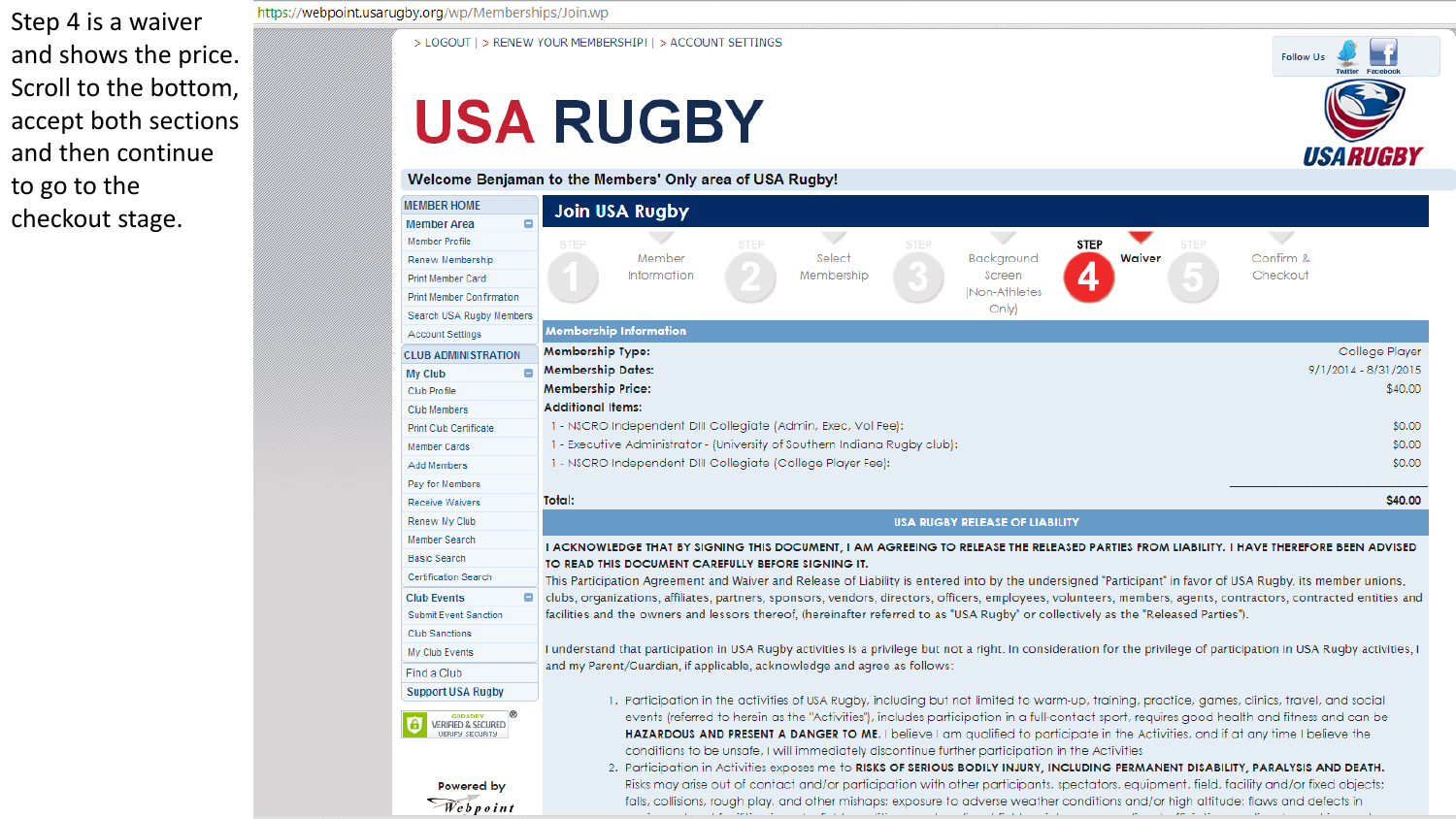Step 5 is the credit card information. You can give an extra donation to USA Rugby if you like in the first section.

Scroll down.

#### https://webpoint.usarugby.org/wp/Memberships/Join.wp

> LOGOUT | > RENEW YOUR MEMBERSHIP! | > ACCOUNT SETTINGS

# **USA RUGBY**

Welcome Benjaman to the Members' Only area of USA Rugby!

| <b>EMBER HOME</b>                            | <b>Join USA Rugby</b>                                                                   |                          |                             |             |                                         |                                                    |                         |                               |  |
|----------------------------------------------|-----------------------------------------------------------------------------------------|--------------------------|-----------------------------|-------------|-----------------------------------------|----------------------------------------------------|-------------------------|-------------------------------|--|
| ۸<br>lember Area                             |                                                                                         |                          |                             |             |                                         |                                                    |                         |                               |  |
| lember Profile                               | <b>STEP</b>                                                                             |                          | $\checkmark$<br><b>STEP</b> | <b>STEP</b> | $\overline{\phantom{a}}$                | <b>STEP</b>                                        | <b>STEP</b>             |                               |  |
| lenew Membership                             |                                                                                         | Member                   | Select                      |             | Background                              | Waiver                                             | Confirm &               |                               |  |
| rint Member Card                             |                                                                                         | Information              | Membership                  |             | Screen                                  | $\sim$                                             | 5<br>Checkout           |                               |  |
| <b>Print Member Confirmation</b>             |                                                                                         |                          |                             |             | (Non-Athletes                           |                                                    |                         |                               |  |
| earch USA Rugby Members                      |                                                                                         |                          |                             |             | Only)                                   |                                                    |                         |                               |  |
| <b>Account Settings</b>                      | <b>Membership Information</b>                                                           |                          |                             |             |                                         |                                                    |                         |                               |  |
| <b>LUB ADMINISTRATION</b>                    | Membership Type:<br>College Player                                                      |                          |                             |             |                                         |                                                    |                         |                               |  |
| Ξ<br>ly Club                                 | <b>Membership Dates:</b><br>9/1/2014 - 8/31/2015                                        |                          |                             |             |                                         |                                                    |                         |                               |  |
| <b>Iub Profile</b>                           | <b>Membership Price:</b><br>\$40.00                                                     |                          |                             |             |                                         |                                                    |                         |                               |  |
| <b>Iub Members</b>                           | <b>Additional Items:</b>                                                                |                          |                             |             |                                         |                                                    |                         |                               |  |
| <b>Print Club Certificate</b>                | 1 - NSCRO Independent DIII Collegiate (Admin, Exec, Vol Fee):<br>\$0.00                 |                          |                             |             |                                         |                                                    |                         |                               |  |
| lember Cards                                 | 1 - Executive Administrator - (University of Southern Indiana Rugby club):<br>\$0.00    |                          |                             |             |                                         |                                                    |                         |                               |  |
| <b>Add Members</b>                           | 1 - NSCRO Independent DIII Collegiate (College Player Fee):<br>\$0.00                   |                          |                             |             |                                         |                                                    |                         |                               |  |
| ay for Members                               | Would you also like to donate to USA Rugby?                                             |                          |                             |             |                                         |                                                    |                         |                               |  |
| <b>Receive Waivers</b>                       |                                                                                         |                          |                             |             |                                         | -Select One-                                       | $\overline{\mathbf{v}}$ | Yes - Donation Amount: \$0.00 |  |
| lenew My Club                                | Your donation is a tax-deductible charitable contribution to the extent allowed by law. |                          |                             |             |                                         |                                                    |                         |                               |  |
| lember Search                                | Total:<br>\$40.00                                                                       |                          |                             |             |                                         |                                                    |                         |                               |  |
| asic Search                                  |                                                                                         |                          |                             |             |                                         |                                                    |                         |                               |  |
| ertification Search                          | <b>Member Information</b><br>edit                                                       |                          |                             |             |                                         |                                                    |                         |                               |  |
| ۰<br>lub Events                              | * Legal Name:                                                                           | Benjaman Gallant         |                             | * Email:    |                                         | ben@advocarehc.com                                 |                         |                               |  |
| <b>Submit Event Sanction</b>                 | Nickname:                                                                               | <b>Ben</b>               |                             |             | * Birthdate, (mm/dd/yyyy):<br>11/8/1982 |                                                    |                         |                               |  |
| <b>Iub Sanctions</b>                         | * Address:                                                                              |                          |                             |             | * Gender:                               |                                                    |                         |                               |  |
| ly Club Events                               |                                                                                         | 1501 S Kentucky Ave      |                             |             |                                         |                                                    |                         |                               |  |
| ind a Club                                   |                                                                                         | $^*$ City:<br>Evansville |                             |             |                                         | * Race/Ethnicity:<br>White, not of Hispanic Origin |                         |                               |  |
| upport USA Rugby                             | * State:<br>Indiana* Zip:47714                                                          |                          |                             |             |                                         |                                                    |                         |                               |  |
| GODADDY                                      | United States<br>* Country:                                                             |                          |                             |             |                                         |                                                    |                         |                               |  |
| VERIFIED & SECURED<br><b>UERIFY SECURITY</b> | * Phone:                                                                                |                          | 870-530-9951 Carrier: ATT   |             |                                         |                                                    |                         |                               |  |
|                                              |                                                                                         |                          | (000) 000-0000              |             |                                         |                                                    |                         |                               |  |
|                                              | All memberships are non-refundable.                                                     |                          |                             |             |                                         |                                                    |                         |                               |  |
| Powered by                                   |                                                                                         |                          |                             |             |                                         |                                                    |                         |                               |  |
| Webpoint                                     | <b>Credit Card Information</b>                                                          |                          |                             |             |                                         |                                                    |                         |                               |  |

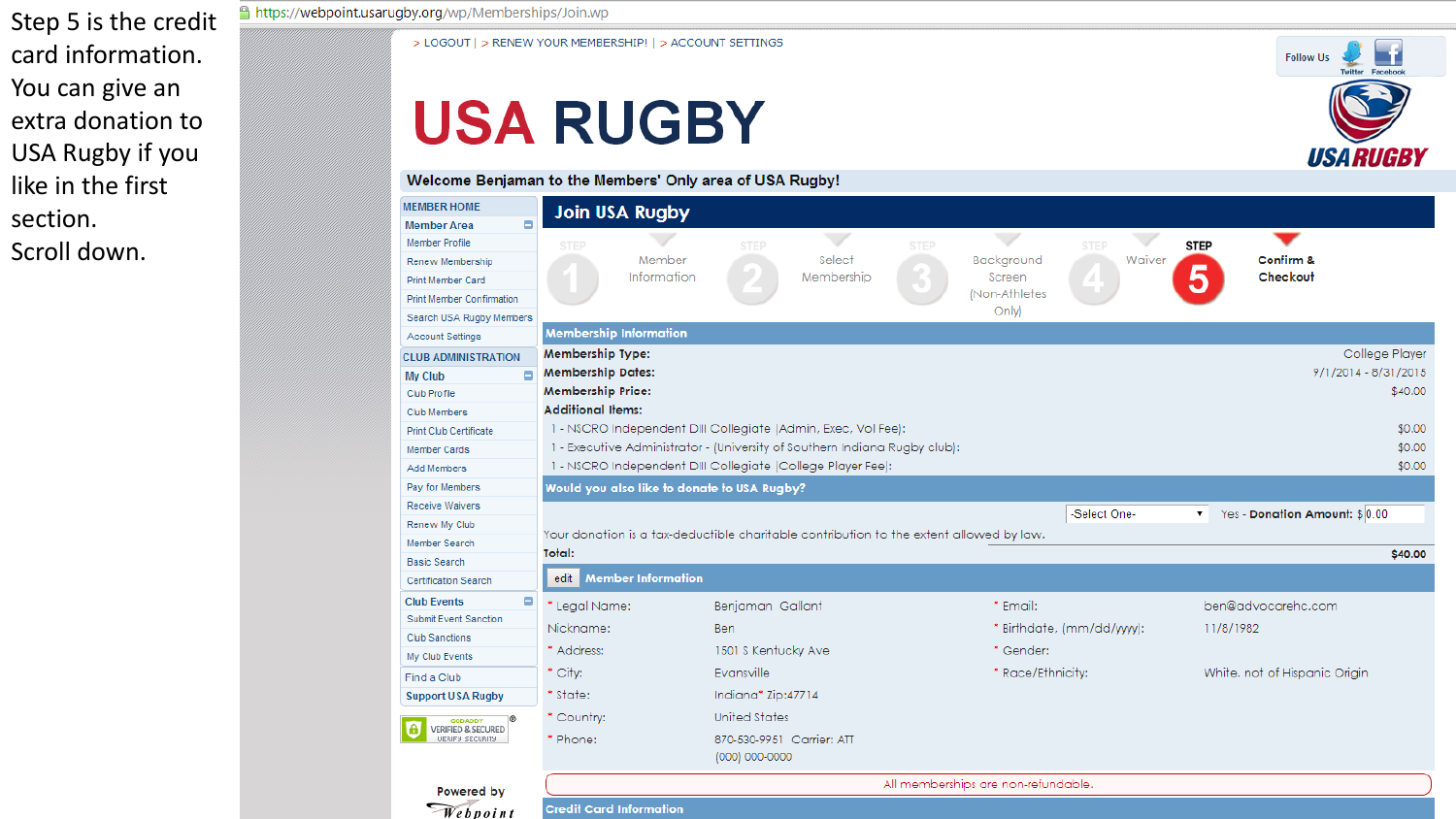Enter in your credit card information. If the credit card billing information is different than your member profile information then enter that billing address at the end and then click "Join"

You're almost done.

| A https://webpoint.usarugby.org/wp/Memberships/Join.wp                                   |                                                                                             |                                                                                                                                                                                                                                        |                                                                                                         |                                                     |                                 |  |  |  |  |
|------------------------------------------------------------------------------------------|---------------------------------------------------------------------------------------------|----------------------------------------------------------------------------------------------------------------------------------------------------------------------------------------------------------------------------------------|---------------------------------------------------------------------------------------------------------|-----------------------------------------------------|---------------------------------|--|--|--|--|
|                                                                                          | <b>Club Members</b><br><b>Print Club Certificate</b><br><b>Member Cards</b><br>Add Members  | <b>Additional Items:</b><br>1 - NSCRO Independent DIII Collegiate (Admin, Exec, Vol Fee):<br>1 - Executive Administrator - (University of Southern Indiana Rugby club):<br>1 - NSCRO Independent DIII Collegiate (College Player Fee): | \$0.00<br>\$0.00<br>\$0.00                                                                              |                                                     |                                 |  |  |  |  |
|                                                                                          | Pay for Members                                                                             |                                                                                                                                                                                                                                        | Would you also like to donate to USA Rugby?                                                             |                                                     |                                 |  |  |  |  |
|                                                                                          | Receive Waivers<br>Renew My Club<br>Member Search<br><b>Basic Search</b>                    | Total:                                                                                                                                                                                                                                 | -Select One-<br>Your donation is a tax-deductible charitable contribution to the extent allowed by law. |                                                     |                                 |  |  |  |  |
|                                                                                          | <b>Certification Search</b>                                                                 | edit Member Information                                                                                                                                                                                                                |                                                                                                         |                                                     |                                 |  |  |  |  |
|                                                                                          | <b>Club Events</b><br>۰<br>Submit Event Sanction<br><b>Club Sanctions</b><br>My Club Events | * Legal Name:<br>Nickname:<br>* Address:                                                                                                                                                                                               | Benjaman Gallant<br><b>Ben</b><br>1501 S Kentucky Ave                                                   | * Email:<br>* Birthdate, (mm/dd/yyyy):<br>* Gender: | ben@advocarehc.com<br>11/8/1982 |  |  |  |  |
|                                                                                          | Find a Club                                                                                 | $^*$ City:                                                                                                                                                                                                                             | Evansville                                                                                              | * Race/Ethnicity:                                   | White, not of Hispanic Origin   |  |  |  |  |
| <b>Support USA Rugby</b><br>GODADDY<br>VERIFIED & SECURED<br>VERIFY SECURITY<br>$\bf{a}$ |                                                                                             | * State:<br>* Country:<br>' Phone:                                                                                                                                                                                                     | Indiana* Zip:47714<br>United States<br>870-530-9951 Carrier: ATT<br>(000) 000-0000                      |                                                     |                                 |  |  |  |  |
|                                                                                          | Powered by                                                                                  | All memberships are non-refundable.                                                                                                                                                                                                    |                                                                                                         |                                                     |                                 |  |  |  |  |
|                                                                                          | Webpoint                                                                                    | <b>Credit Card Information</b>                                                                                                                                                                                                         |                                                                                                         |                                                     |                                 |  |  |  |  |
|                                                                                          |                                                                                             | Credit Card Type:                                                                                                                                                                                                                      |                                                                                                         | MASTER CARD <b>v</b>                                |                                 |  |  |  |  |
|                                                                                          |                                                                                             | Credit Card Number:                                                                                                                                                                                                                    |                                                                                                         |                                                     |                                 |  |  |  |  |
|                                                                                          |                                                                                             | Expiration:                                                                                                                                                                                                                            |                                                                                                         | MM V / YYYY V                                       |                                 |  |  |  |  |
|                                                                                          |                                                                                             | * Name On Credit Card:                                                                                                                                                                                                                 |                                                                                                         |                                                     |                                 |  |  |  |  |
|                                                                                          |                                                                                             | $^*$ Card ID #:                                                                                                                                                                                                                        |                                                                                                         | (How to find your ID)                               |                                 |  |  |  |  |
|                                                                                          |                                                                                             | <b>Credit Card Billing Address</b>                                                                                                                                                                                                     |                                                                                                         |                                                     |                                 |  |  |  |  |
|                                                                                          |                                                                                             |                                                                                                                                                                                                                                        | (This address must match the billing address for the card.)                                             |                                                     |                                 |  |  |  |  |
|                                                                                          |                                                                                             | Address:                                                                                                                                                                                                                               |                                                                                                         |                                                     |                                 |  |  |  |  |
|                                                                                          |                                                                                             | $^*$ City:                                                                                                                                                                                                                             |                                                                                                         |                                                     |                                 |  |  |  |  |
|                                                                                          |                                                                                             | * State/Province:                                                                                                                                                                                                                      | -Select One-                                                                                            | ▼ * Zip/Postal Code:                                |                                 |  |  |  |  |
|                                                                                          |                                                                                             | All memberships are non-refundable and non-transferrable.                                                                                                                                                                              |                                                                                                         |                                                     |                                 |  |  |  |  |
|                                                                                          | @2014 USA RUGBY                                                                             |                                                                                                                                                                                                                                        |                                                                                                         | <b>JOIN</b>                                         |                                 |  |  |  |  |